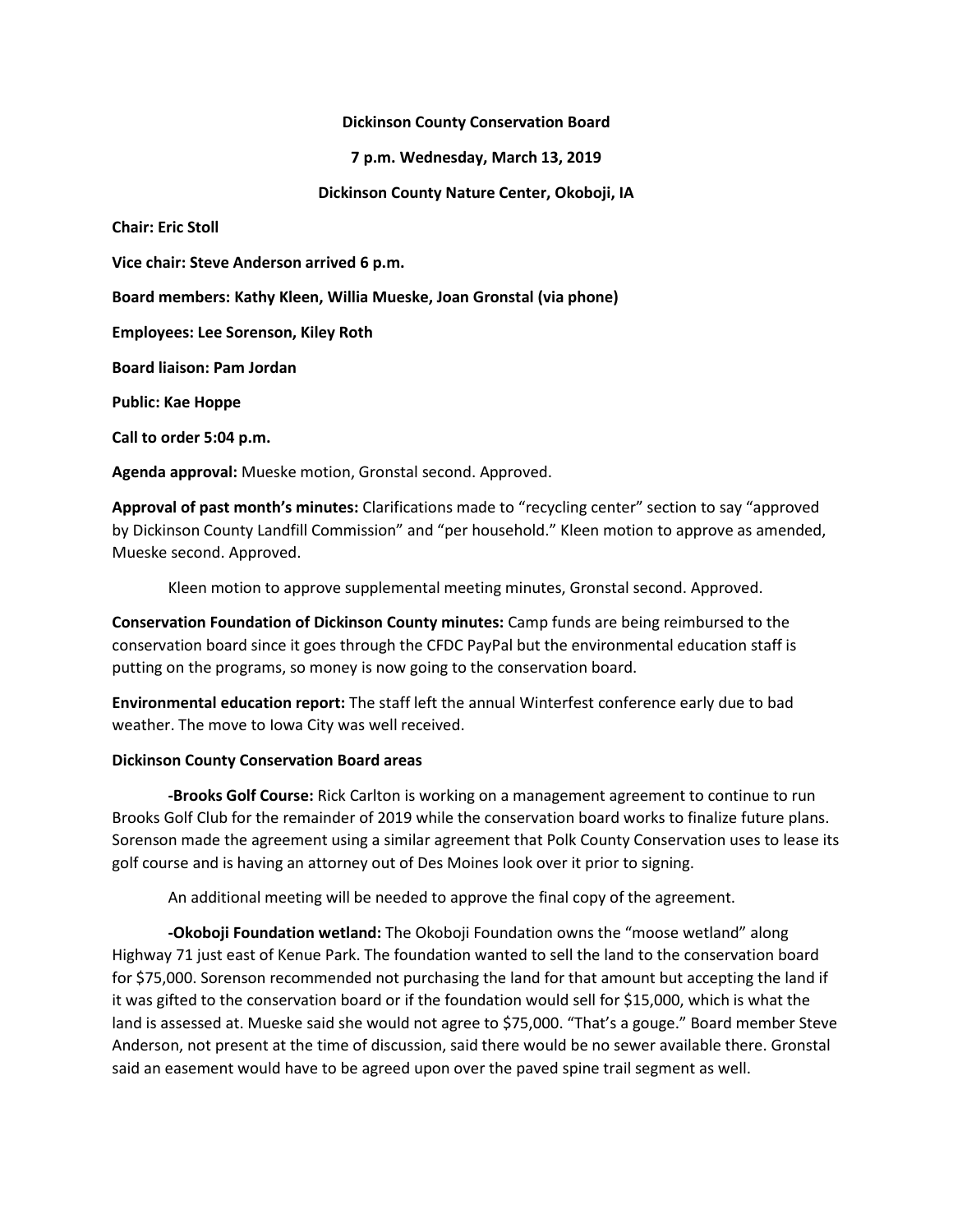**-Little Sioux Savanna agreement:** This agreement is for the U.S. Fish & Wildlife Service to do planting at the Little Sioux Savanna. This would cover all seed and fencing. Sorenson said he is a little hesitant at the change in staff responsibilities, because vegetation specialist Aric Ping set up this plan but would not oversee it under the new job duties set up. Sorenson recommended Ping would continue to see this plan through, even with the changes.

Kleen motion to approve the USFWS planting agreement, Gronstal second. Approved. Sorenson noted the address needs to be changed on the agreement.

**-Judd Wildlife Area USFWS agreement:** Lakeside Lab has agreed to do water testing on this property during this project. DCCB would supply the labor for the project, and the USFWS will supply the funding for materials. A separate agreement will have to be made with the cattle owner, and bids will be accepted from owners.

Mueske motion to approve the USFWS grazing agreement, Kleen motion. Approved.

**-IDNR water access agreement:** A water access grant was submitted for renovations and updates to the boat ramp and dock at Ainsworth-Orleans Beach. The SLPA has committed \$10,000 to the project as well. This agreement is to accept the grant for the project for fall 2019.

Gronstal motion to approve the water access grant agreement, Mueske second. Approved.

**-Sherwood Foundation revised agreement:** At the February meeting, an agreement was approved with the Sherwood Foundation for \$3 million to be donated to the Conservation Foundation of Dickinson County, but an \$80,000 down payment was already put on the property, so the total donation is technically \$3,080,000. The conservation board is the final owner, so it was also a part of the amended agreement.

Mueske motion to accept the amendment to the grant agreement, Gronstal second. Approved.

# **Operations and facility update**

**-Recycling center:** All appliances currently at the site are demanufactured. The wood chipping company is also on site working on chipping the brush pile. Sorenson said about \$50,000 worth of chipping is probably left for FY19.

**-Fire Memorandum of Understanding:** The Nature Conservancy, Iowa Natural Heritage Foundation, Buena Vista County Conservation Board, Clay County Conservation Board, Dickinson County Conservation Board and Iowa Department of Natural Resources would all be able to help each other with prairie burning, as long as the burn boss --- lead organization --- is the one lighting the fire.

Sorenson said it is a good idea, but he does not think it will work logistically because most parties will want to be burning at the same time. "It's good to have it in place ahead of time," Jordan said.

Kleen motion to enter into the Fire Management MOU, Mueske second. Approved.

**-Horseshoe Bend shop:** Construction on the shop is wrapping up. Cabinets are being installed. The tile is running fast as these rains come. Kleen suggested having a board meeting at the shop after it is finished to see the final product.